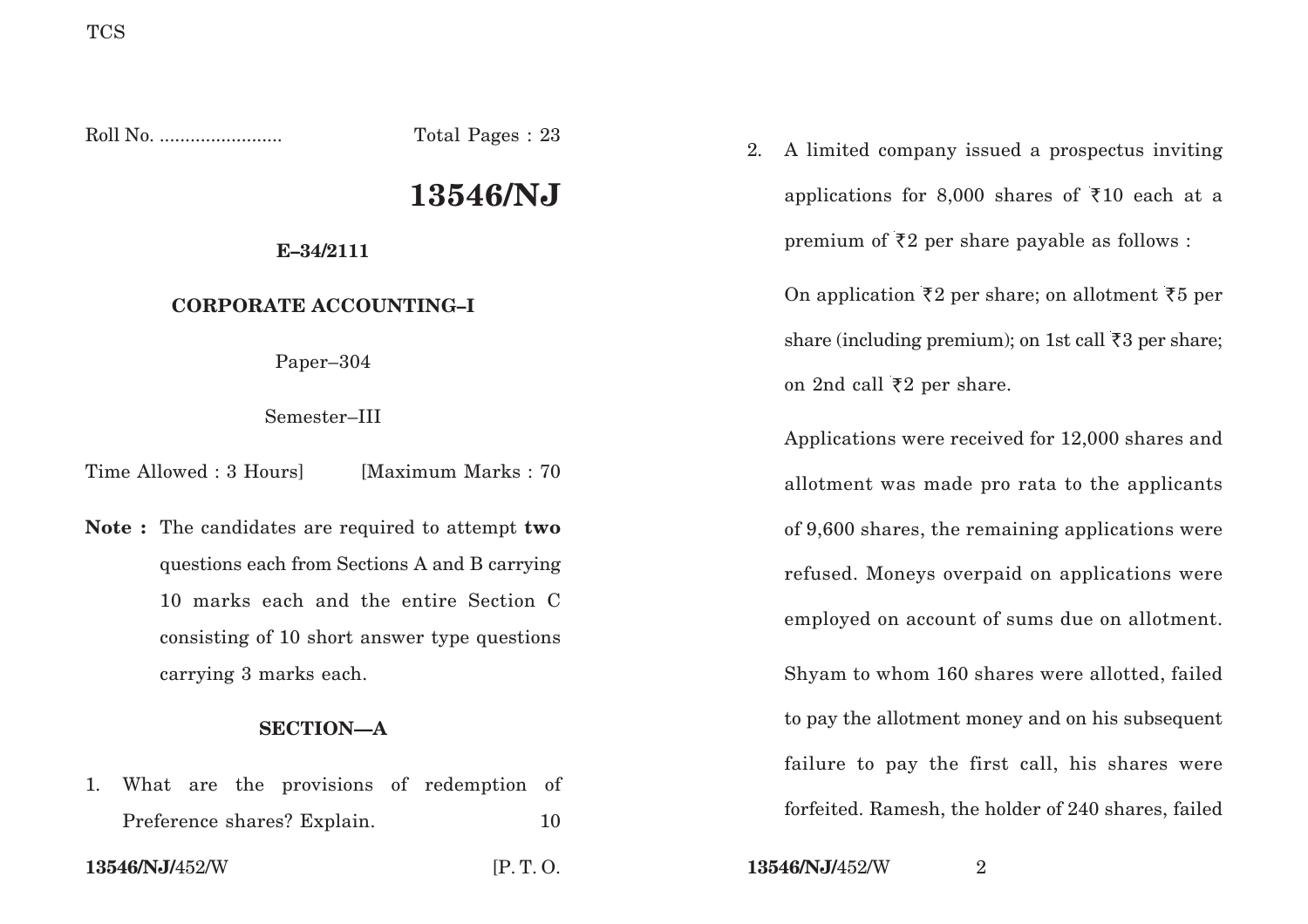to pay two calls, and his shares were forfeited after the second call.

Of the shares forfeited 320 shares were sold to Manohar credited as fully paid for ₹9 per share, the whole of Shyam's shares being included.

Show Journal and Cash book entries and draw the Balance sheet in the books of the company.

10

- 3. Mukund Limited issued  $\text{\texttt{\$12,00,000}}$  debentures during 1998 on the following terms and conditions : 10
	- (a) A Sinking Fund Account to be created with the help of yearly appropriations of profits and similar amount should be in gilt-edged securities.
- (b) The company will have the right to purchase for cancellation debentures from the market, if available below par value.
- (c) The debentures should be redeemed on December 31, 2017 at a premium of 2 per cent.

On January 1, 2017 the Sinking Fund Account had a balance of `8,86,500 while Sinking Fund Investments Account also showed a similar amount. Debentures Account showed a balance of ₹9,00,000.

Following transactions took place during 2017:

 $\mathrm{(i)}\qquad \mathrm{On} \, \, \mathrm{1st} \, \mathrm{July}, \, 2017 \, \, \bar{c} \, \mathrm{60,000} \, \mathrm{debentures} \, \mathrm{were}$ purchased for ` 53,328 and cancelled immediately the amount being provided out of sale proceeds of investments of the book value of ₹69,000 made at ₹67,800.

<sup>3</sup> [P. T. O. **13546/NJ/**452/W

4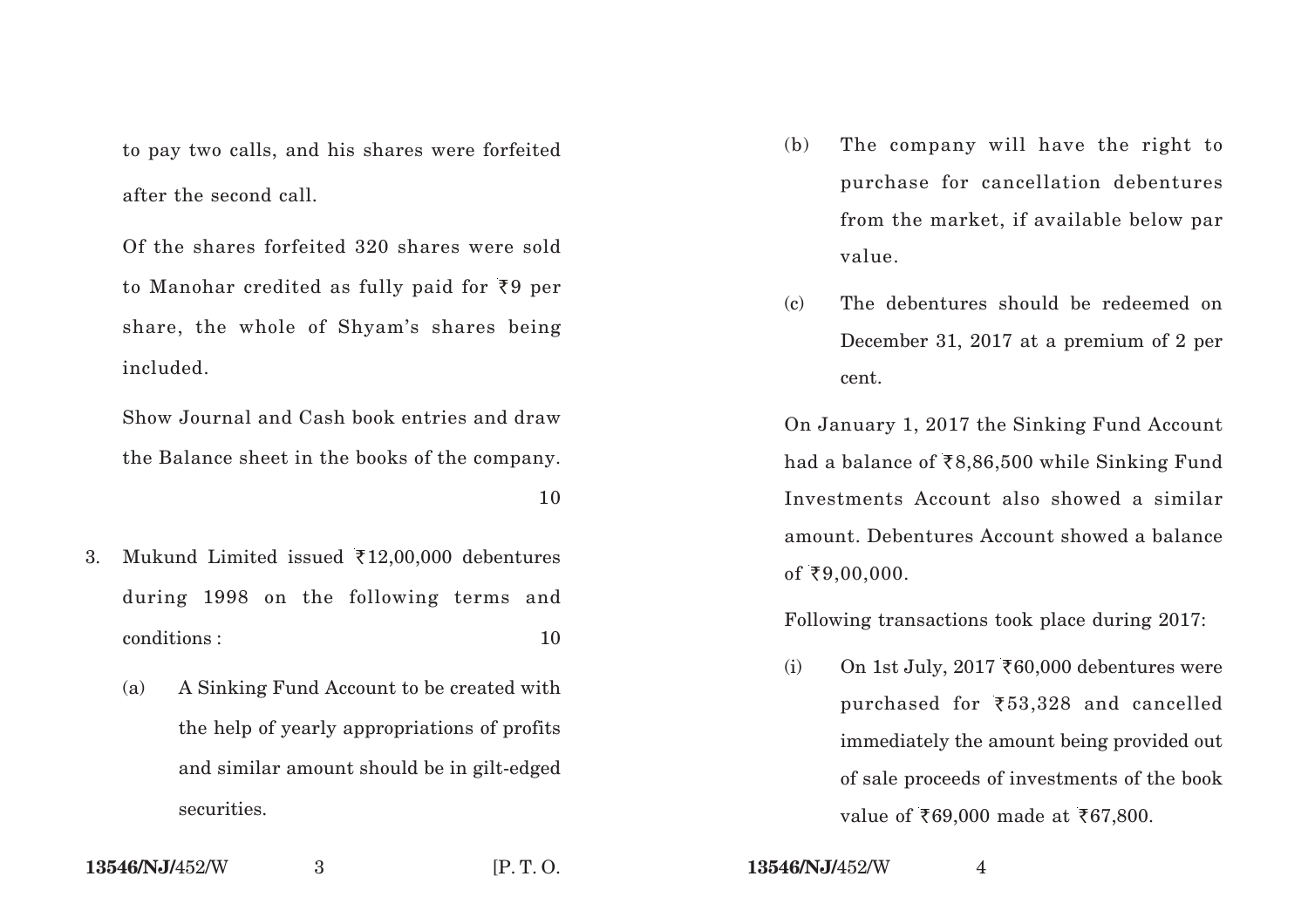- (ii) Income from Sinking Fund investments `44,400 received on 1st July, 2017 was not invested.
- (iii) On 29th December, 2017,  $\bar{\xi}8,46,000$  was received on the sale of remaining Sinking Fund investments.
- (iv) On 31st December, 2017 the remaining debentures were redeemed.

Show Debentures Account, Sinking Fund Account, Sinking Fund Investment Account and Debenture Redemption Account for the year ended 31st December, 2017.

| 4. Explain the meaning, use and accounting treatment |    |
|------------------------------------------------------|----|
| of issue of Right shares.                            | 10 |
|                                                      |    |

**13546/NJ/**452/W <sup>5</sup> [P. T. O. **13546/NJ/**452/W <sup>6</sup>

#### **SECTION—B**

| 5. | On 31-12-2002 the following Trial Balance was |          |        |
|----|-----------------------------------------------|----------|--------|
|    | prepared from the books of R :                |          | 10     |
|    | Particulars                                   | Dr.      | Cr.    |
|    |                                               | ₹        | ₹      |
|    | <b>Sundry Debtors</b>                         | 50,600   |        |
|    | <b>Sundry Creditors</b>                       |          | 10,000 |
|    | <b>Bills Receivable</b>                       | 5,000    |        |
|    | Plant and Machinery                           | 75,000   |        |
|    | Purchases (Adjusted)                          | 1,00,000 |        |
|    | Capital                                       |          | 70,000 |
|    | <b>Freehold Premises</b>                      | 50,000   |        |
|    | Salaries                                      | 11,000   |        |
|    | Wages                                         | 14,400   |        |
|    | Postage and Stationery                        | 750      |        |
|    | Carriage In                                   | 750      |        |
|    |                                               |          |        |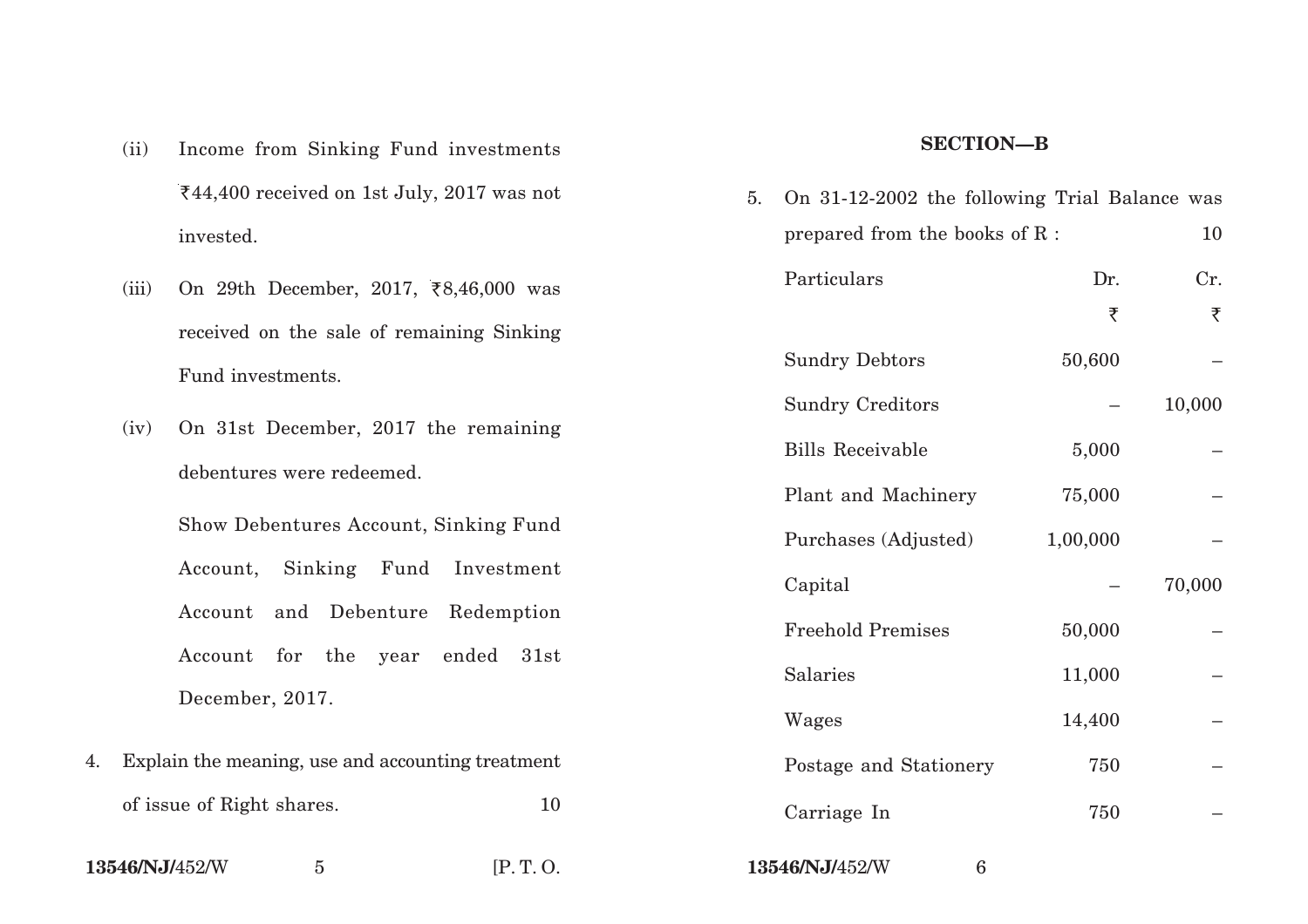| Particulars               | Dr.      | Cr.      |  |
|---------------------------|----------|----------|--|
|                           | ₹        | ₹        |  |
| Carriage Out              | 1,000    |          |  |
| <b>Bad Debts</b>          | 950      |          |  |
| <b>Bad Debt Provision</b> |          | 350      |  |
| General charges           | 1,500    |          |  |
| Cash at Bank              | 5,300    |          |  |
| Cash in hand              | 800      |          |  |
| Bills payable             |          | 5,000    |  |
| Reserve                   |          | 20,000   |  |
| <b>Sales</b>              |          | 2,71,700 |  |
| <b>Closing Stock</b>      | 60,000   |          |  |
|                           | 3,77,050 | 3,77,050 |  |

The following Adjustments are required :

(i) R gets a salary of  $\overline{\xi}9,000$  p.a.

| 13546/NJ/452/W |  |
|----------------|--|
|                |  |

- (ii) Allow 5% interest on Capital.
- (iii) Bad Debt Provision to be adjusted to 2% on Sundry Debtors.
- (iv) 2½% of the Net profit to be credited to Reserve.
- (v) It was discovered in January, 2002 that stock sheets as on 31-12-2001 were overcast by  $\bar{\tau}1,000$ .

You are required to prepare Trading and Profit and Loss Account for the year ended 31st Dec., 2002 and a Balance Sheet as at that date.

- 6. Distinguish between Holding Company and Subsidiary Company. State the provisions relating to the preparation of their accounts. 10
- 7. What do you understand by 'Final Accounts' of a Company ? Describe in brief the various provisions of the Companies Act, 2013 regarding the preparation of Final Accounts by a Company. 10

```
13546/NJ/452/W 7 [P. T. O. 13546/NJ/452/W 8
```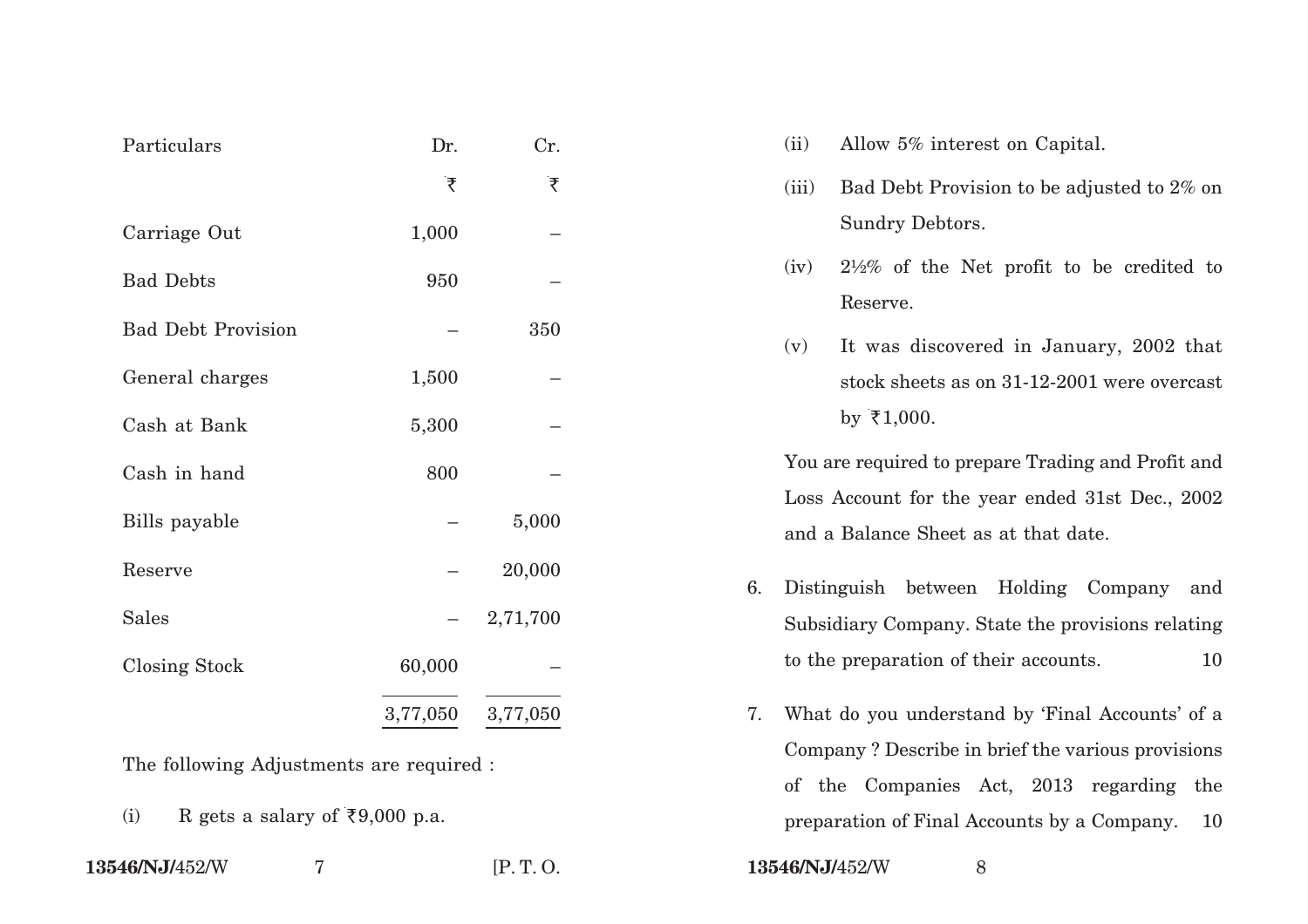| 8. | Following are the Balance Sheet of A Ltd. and |           |          |
|----|-----------------------------------------------|-----------|----------|
|    | B Ltd. as at 31-3-2010 :                      |           | 10       |
|    | Liabilities                                   | A Ltd.    | B Ltd.   |
|    | Share Capital                                 |           |          |
|    | $($ ₹100 each)                                | 13,00,000 | 2,00,000 |
|    | Reserves                                      | 4,00,000  | 1,50,000 |
|    | P & L A/c                                     | 2,00,000  | 50,000   |
|    | Creditors                                     | 3,00,000  | 1,00,000 |
|    |                                               | 22,00,000 | 5,00,000 |
|    | Assets                                        | A Ltd.    | B Ltd.   |
|    | Investments                                   |           |          |
|    | (in 80% shares                                |           |          |
|    | of B Ltd.)                                    | 3,20,000  |          |
|    | Plant & Machinery                             | 9,00,000  | 1,80,000 |
|    | Furniture                                     | 1,00,000  | 34,000   |
|    | <b>Current Assets</b>                         | 8,80,000  | 2,86,000 |
|    |                                               | 22,00,000 | 5,00,000 |
|    | 13546/NJ/452/W                                | 9         | [P.T. O. |

Other Informations :

- (i) Reserves and P&L A/c of B Ltd. stood at ₹50,000 and ₹30,000 at the date of acquisition of its 80% shares by A Ltd.
- (ii) Machinery (book value  $\bar{\tau}2,00,000$ ) and Furniture (book value  $\bar{\mathfrak{c}}$ 40,000) were revalued at ₹3,00,000 and ₹30,000 for the purpose of revaluation.

Prepare the Consolidated Balance Sheet as at 31st March, 2011.

## **SECTION—C**

- 9. Answer any **ten** of the following :  $10 \times 3 = 30$ 
	- (i) Re-issue of shares.
	- (ii) Underwriting of shares.
	- (iii) Redemption of debentures.
	- (iv) Goodwill.
	- (v) Pre acquisition profits.
- **13546/NJ/**452/W 10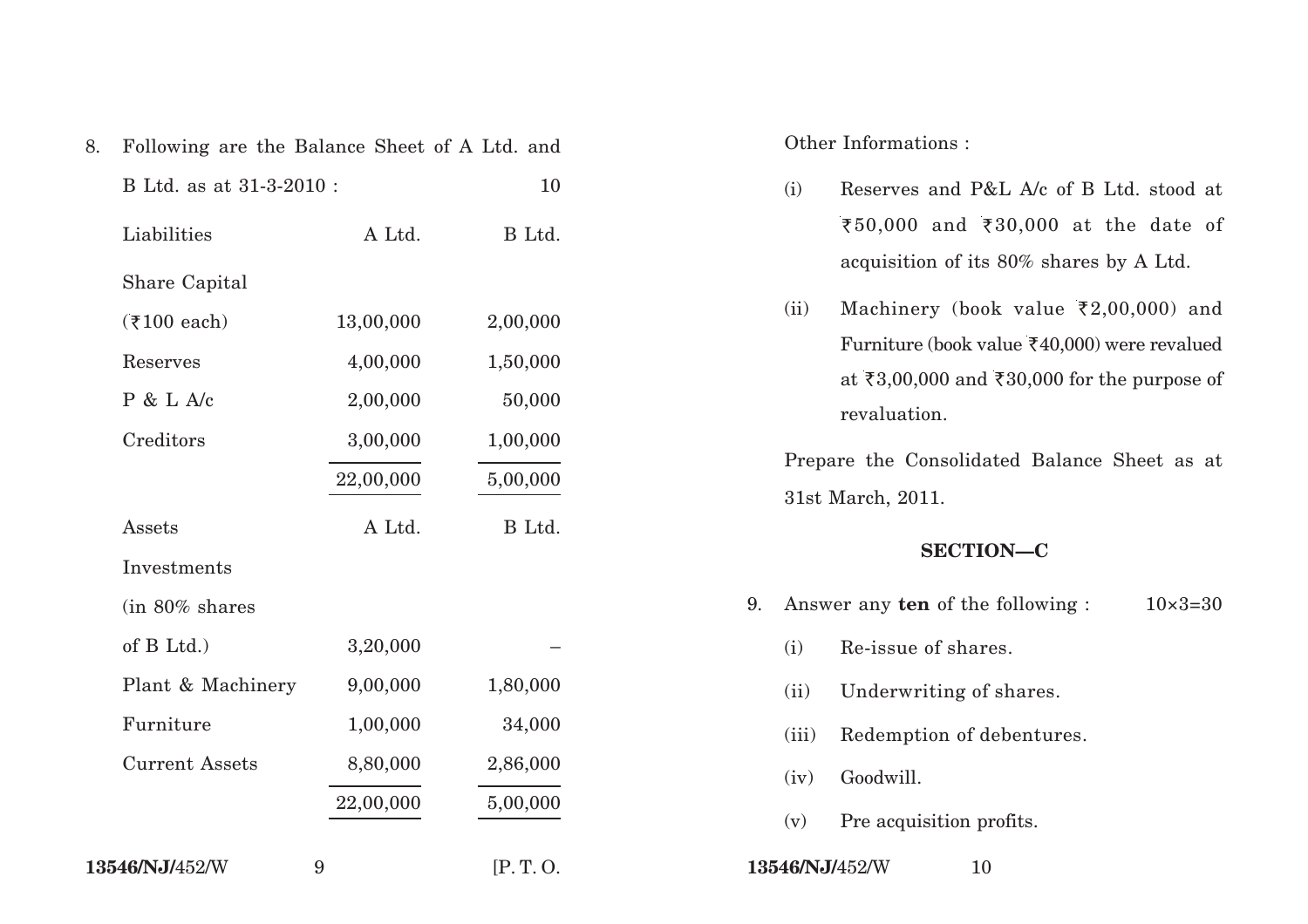- (vi) Capital Reserve.
- (vii) Minority Interest.
- (viii) A Ltd. purchased the building for  $\bar{\tau}$ 1,98,000 from B Ltd. The payment was made by issue of 13% debentures of  $\overline{5}100$  each. Pass Journal entries when: (a) Debentures are issued at 10% discount, (b) Debentures are issued at 10% premium.
- (ix) X Ltd. redeem its 8,000 redeemable Preference shares at  $\overline{z}10$  each at par. For this purpose it issued 3,000 Equity shares of 10 each and for the balance it utilized statement of Profit and Loss which had sufficient balance. Journalize.
- (x) H Ltd. invited applications for 3,000 shares. Applications were received for 5,000 shares and pro rata allotment was made on 3,600 shares. If B has been alloted 72 shares, how

many shares he must applied for ?

- (xi) A Ltd. offered to Public the 20,000 Equity shares of  $\overline{\xi}100$  each payable as : (a) Application  $\bar{\tau}20$ , (b) Allotment  $\bar{\tau}30$ , (c) First call  $\overline{\xi}40$  and (d) Final call  $\overline{\xi}10$ . Applications were received for 20,000 shares. Journalize.
- (xii) Subsidary Company.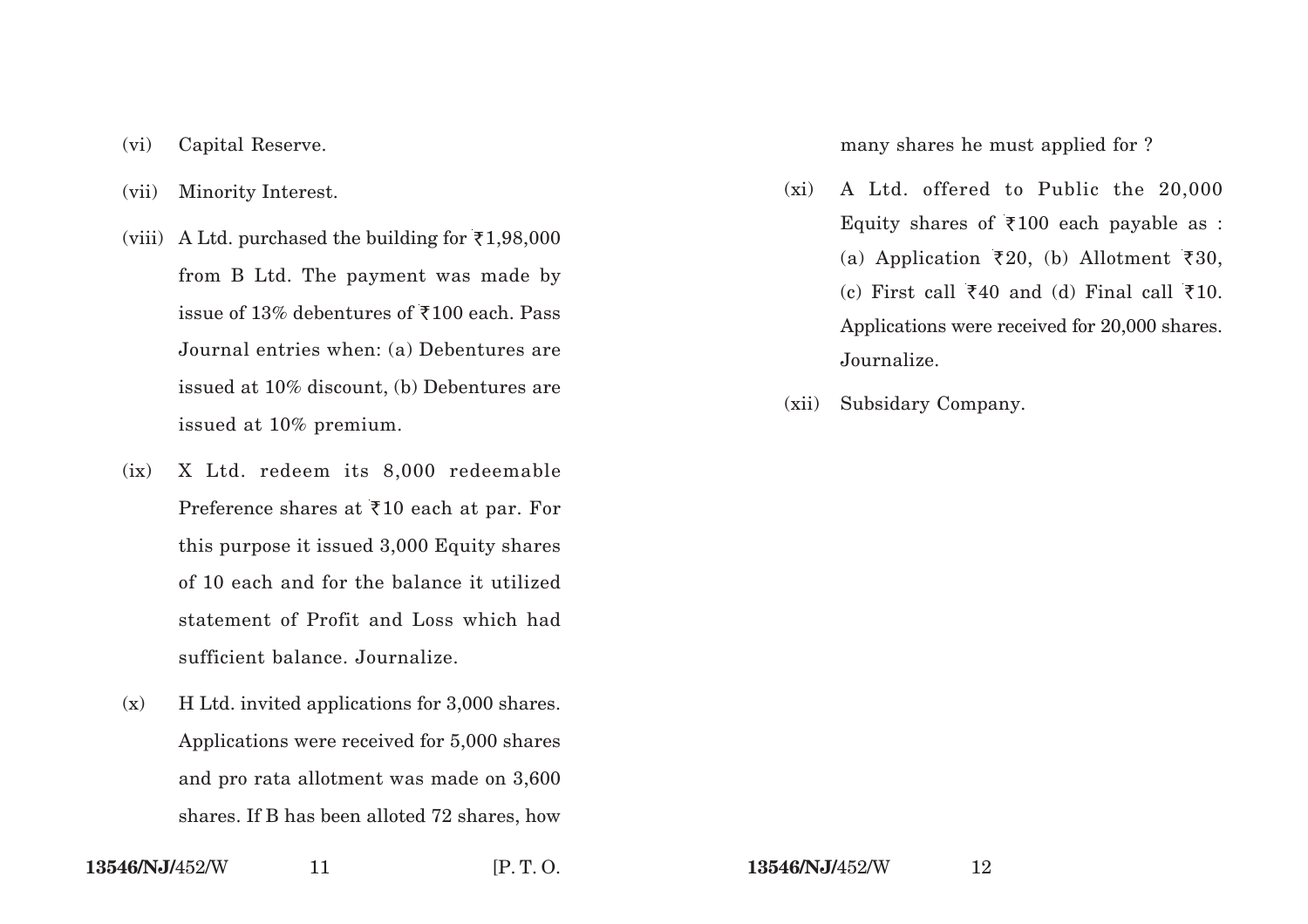## **PUNJABI VERSION**

 $\vec{\delta}$ ਟ : ਭਾਗ A ਅਤੇ B ਹਰੇਕ ਵਿਚੋਂ **ਦੋ-ਦੋ** ਪਸ਼ਨ ਕਰੋ ਅਤੇ **ਹਰੇਕ ਪਸ਼ਨ ਦੇ 10 ਅੰਕ ਹਨ। ਭਾਗ**  $C$  **ਸਾਰਾ ਕਰੋ। ਇਸ** <u>ਵਿਚ 10 ਸੰਖੇਪ ਉੱਤਰ ਵਾਲੇ ਪਸ਼ਨ ਲਾਜਮੀ ਹਨ ਅਤੇ</u> **ਹਰੇਕ ਪਸ਼ਨ ਦੇ 3 ਅੰਕ ਹਨ।** 

#### **Bwg—A**

- 1. ਤਰਜੀਹੀ ਸ਼ੇਅਰਾਂ ਦੀ ਮਕਤੀ ਸੰਬੰਧੀ ਵਿਵਸਥਾਵਾਂ ਦੀ **ਚਰਚਾ**  $\overrightarrow{\mathbf{a}}$ ਰੋ।  $\overrightarrow{\mathbf{a}}$
- <u>2. ਨਿਮਨ-ਦਰਜ ਵੇਰਵਿਆਂ ਦਾ ਅਧਿਐਨ ਕਰਕੇ ਲੋਤੀਂਦੀ ਕਾਰਵਾਈ</u>  $\overrightarrow{\mathsf{adj}}$ : 10

A limited company issued a prospectus inviting applications for 8,000 shares of  $\overline{\xi}10$  each at a premium of  $\bar{\tau}2$  per share payable as follows :

On application  $\bar{\zeta}2$  per share; on allotment  $\bar{\zeta}5$  per share (including premium); on 1st call  $\bar{\tau}3$  per share; on 2nd call ₹2 per share.

Applications were received for 12,000 shares and allotment was made pro rata to the applicants of 9,600 shares, the remaining applications were refused. Moneys overpaid on applications were employed on account of sums due on allotment.

Shyam to whom 160 shares were allotted, failed to pay the allotment money and on his subsequent failure to pay the first call, his shares were forfeited. Ramesh, the holder of 240 shares, failed to pay two calls, and his shares were forfeited after the second call.

Of the shares forfeited 320 shares were sold to Manohar credited as fully paid for  $\overline{\zeta}$  per share, the whole of Shyam's shares being included.

Show Journal and Cash book entries and draw the balance sheet in the books of the company.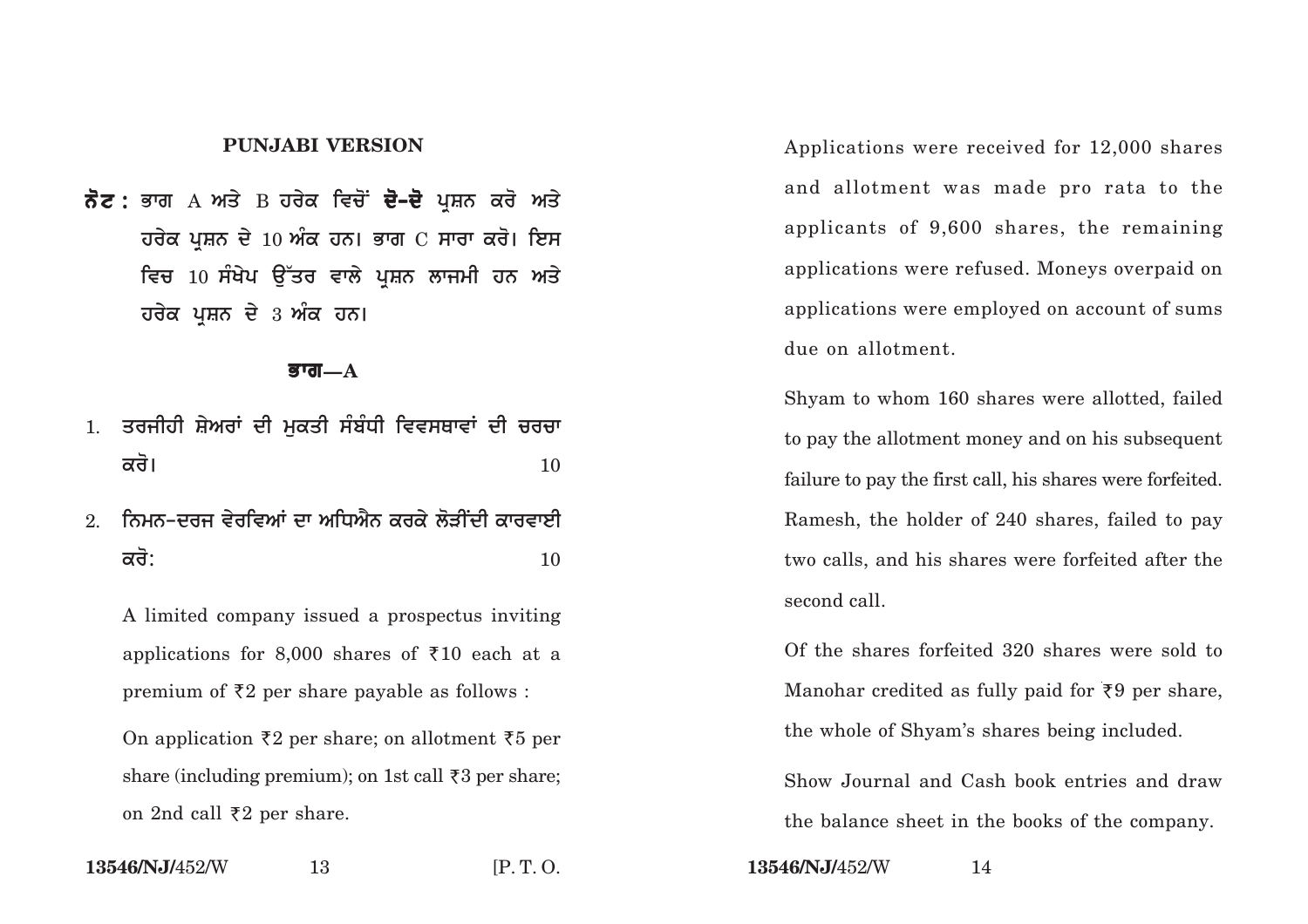3. ਨਿਮਨ-ਦਰਜ ਵੇਰਵਿਆਂ ਦਾ ਅਧਿਐਨ ਕਰਕੇ ਪਛੇ **ਗ**ਏ **pRSnW dw au~qr ilKo:** <sup>10</sup>

Mukund Limited issued  $\bar{\tau}$ 12,00,000 debentures during 1998 on the following terms and conditions :

- (a) A Sinking Fund Account to be created with the help of yearly appropriations of Profits and similar amount should be in gilt-edged securities.
- (b) The company will have the right to purchase for cancellation debentures from the market, if available below par value.
- (c) The debentures should be redeemed on December 31, 2017 at a premium of 2 per cent.

On January 1, 2017 the Sinking Fund Account had a balance of `8,86,500 while Sinking Fund

**13546/NJ/**452/W 15 **[P. T. O. <b>13546/NJ/**452/W 16

Investments Account also showed a similar amount. Debentures Account showed a balance of ₹9,00,000.

Following transactions took place during 2017:

- $\mathrm{(i)}\qquad$  On 1st July, 2017 ₹60,000 debentures were purchased for ` 53,328 and cancelled immediately the amount being provided out of sale proceeds of investments of the book value of `69,000 made at `67,800.
- (ii) Income from Sinking Fund investments `44,400 received on 1st July, 2017 was not invested.
- (iii) On 29th December, 2017, `8,46,000 was received on the sale of remaining Sinking Fund investments.
- (iv) On 31st December, 2017 the remaining debentures were redeemed.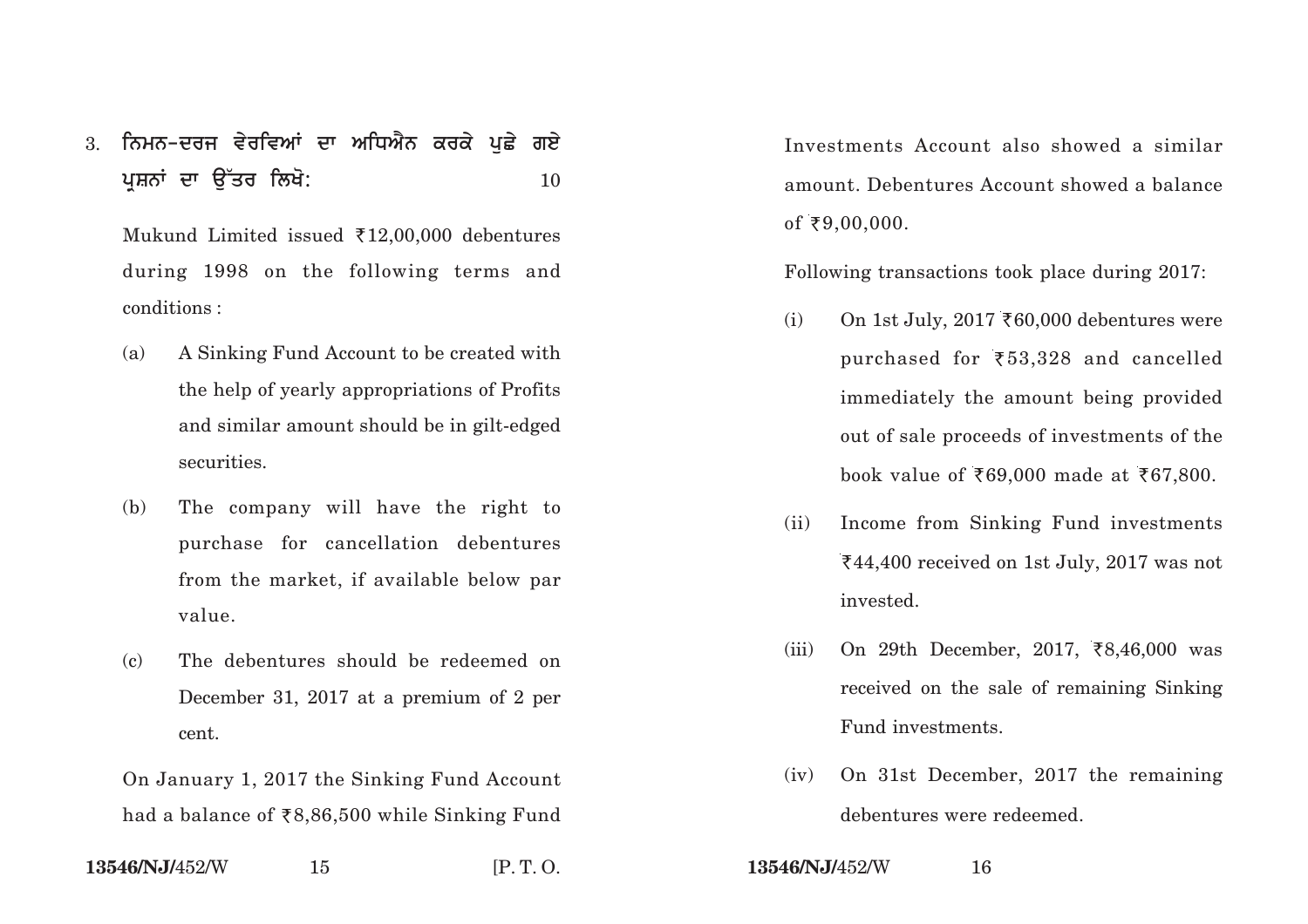4. **ਰਾਈਟ ਸ਼ੇਅਰਾਂ ਦੇ ਅਰਥ ਲਿਖੋ ਅਤੇ ਇਨ੍ਹਾਂ** ਨਾਲ ਲੇਖਕਾਰੀ ਵਰਤਾਓ ਦਰਜ ਕਰੋ: **10** 

## **Bwg—B**

| 5. |                                  | ਨਿਮਨ-ਦਰਜ ਵੇਰਵਿਆਂ ਦਾ ਅਧਿਐਨ ਕਰਕੇ ਲੋੜੀਂ ਦੀ       |         | Postage and Stationery    |  |
|----|----------------------------------|-----------------------------------------------|---------|---------------------------|--|
|    | ਕਾਰਵਾਈ ਕਰੋ:                      |                                               | 10      | Carriage In               |  |
|    |                                  | On 31-12-2002 the following Trial Balance was |         | Carriage Out              |  |
|    | prepared from the books of $R$ : |                                               | 10      | <b>Bad Debts</b>          |  |
|    | Particulars                      | Dr.                                           | Cr.     | <b>Bad Debt Provision</b> |  |
|    |                                  | ₹                                             | ₹       |                           |  |
|    | <b>Sundry Debtors</b>            | 50,600                                        |         | General charges           |  |
|    | <b>Sundry Creditors</b>          | $\overline{\phantom{m}}$                      | 10,000  | Cash at Bank              |  |
|    | <b>Bills Receivable</b>          | 5,000                                         |         | Cash in hand              |  |
|    | Plant and Machinery              | 75,000                                        |         | Bills payable             |  |
|    | 13546/NJ/452/W                   | 17                                            | [P.T.O. | 13546/NJ/452/W<br>18      |  |

| Show Debentures Account, Sinking Fund           |                          |          | Particulars               | Dr.      | Cr.    |
|-------------------------------------------------|--------------------------|----------|---------------------------|----------|--------|
| Account, Sinking Fund Investment Account        |                          |          |                           | ₹        | ₹      |
| and Debenture Redemption Account for the        |                          |          | Purchases (Adjusted)      | 1,00,000 |        |
| year ended 31st December, 2017.                 |                          |          | Capital                   |          | 70,000 |
| ਰਾਈਟ ਸ਼ੇਅਰਾਂ ਦੇ ਅਰਥ ਲਿਖੋ ਅਤੇ ਇਨ੍ਹਾਂ ਨਾਲ ਲੇਖਕਾਰੀ |                          |          | <b>Freehold Premises</b>  | 50,000   |        |
| ਵਰਤਾਓ ਦਰਜ ਕਰੋ:                                  |                          | 10       | Salaries                  | 11,000   |        |
| ਭਾਗ $\mathbf{-B}$                               |                          |          | Wages                     | 14,400   |        |
| ਨਿਮਨ-ਦਰਜ ਵੇਰਵਿਆਂ ਦਾ ਅਧਿਐਨ ਕਰਕੇ ਲੋੜੀਂ ਦੀ         |                          |          | Postage and Stationery    | 750      |        |
| ਕਾਰਵਾਈ ਕਰੋ:                                     |                          | 10       | Carriage In               | 750      |        |
| On 31-12-2002 the following Trial Balance was   |                          |          | Carriage Out              | 1,000    |        |
| prepared from the books of $R:$                 |                          | 10       | <b>Bad Debts</b>          | 950      |        |
| Particulars                                     | Dr.<br>₹                 | Cr.<br>₹ | <b>Bad Debt Provision</b> |          | 350    |
| <b>Sundry Debtors</b>                           | 50,600                   |          | General charges           | 1,500    |        |
| <b>Sundry Creditors</b>                         | $\overline{\phantom{m}}$ | 10,000   | Cash at Bank              | 5,300    |        |
| <b>Bills Receivable</b>                         | 5,000                    |          | Cash in hand              | 800      |        |
| Plant and Machinery                             | 75,000                   |          | Bills payable             |          | 5,000  |
|                                                 |                          |          |                           |          |        |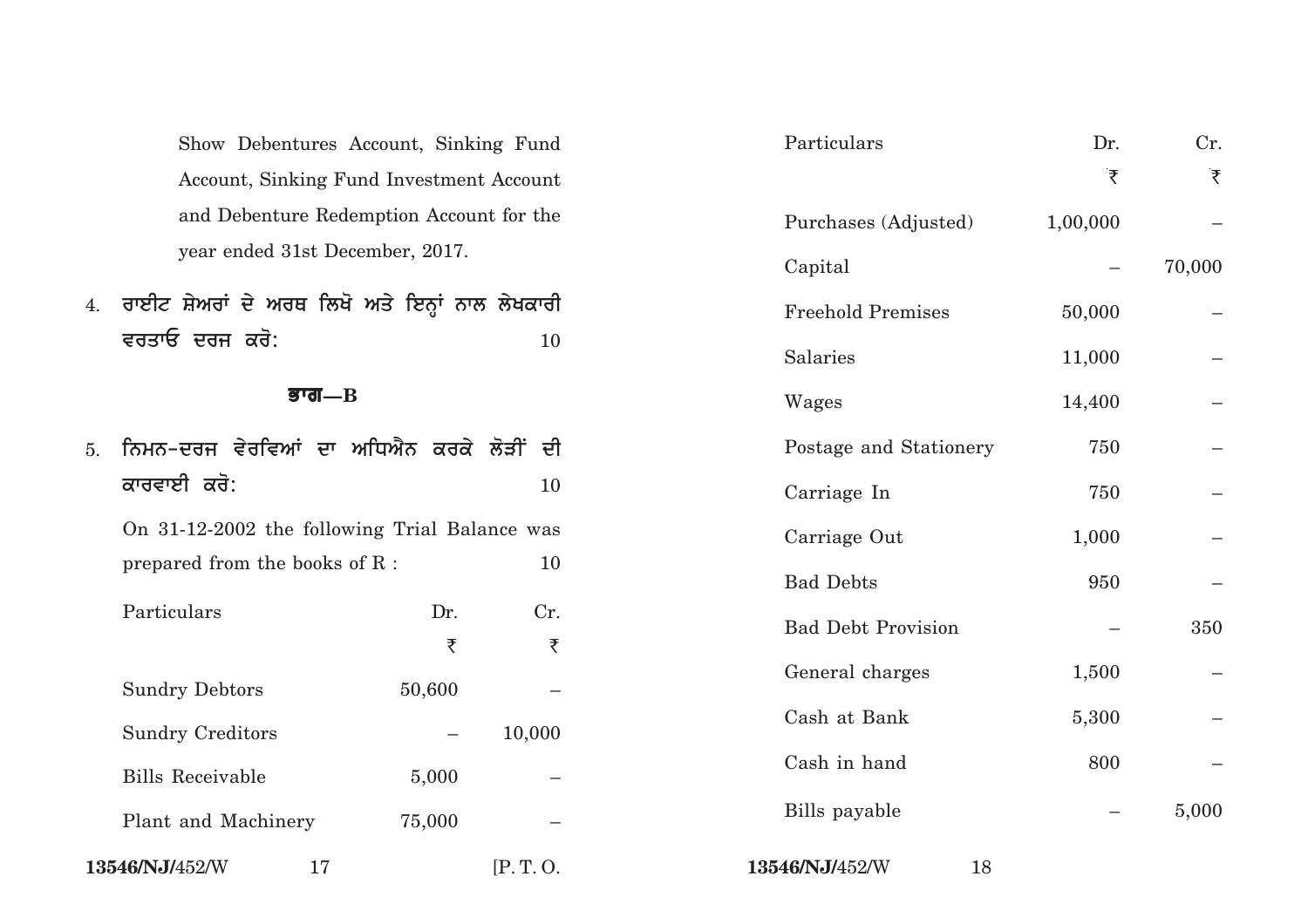| Particulars   | Dr.      | Cr.      |
|---------------|----------|----------|
|               | ₹        | ₹        |
| Reserve       |          | 20,000   |
| <b>Sales</b>  |          | 2,71,700 |
| Closing Stock | 60,000   |          |
|               | 3,77,050 | 3,77,050 |

The following adjustments are required :

- (i) R gets a Salary of  $\overline{\xi}9,000$  p.a.
- (ii) Allow 5% interest on Capital.
- (iii) Bad Debt Provision to be adjusted to 2% on Sundry Debtors.
- (iv) 2½% of the Net profit to be credited to Reserve.
- (v) It was discovered in January, 2002 that stock sheets as on 31-12-2001 were overcast by  $\bar{\tau}1,000$ .

You are required to prepare Trading and Profit and Loss Account for the year ended 31st Dec., 2002 and a Balance Sheet as at that date.

6. ਹੋਲਡਿੰਗ ਕੰਪਨੀ ਅਤੇ ਸਬਸਿਡੀਅਰੀ ਕੰਪਨੀ ਵਿਚਲਾ ਅੰਤਰ ਦਰਜ ਕਰੋ। ਇਨ੍ਹਾਂ ਦੇ ਖਾਤੇ ਤਿਆਰ ਕਰਨ ਸਬੰਧੀ ਵਿਵਸਥਾਵਾਂ **ivcwro[** <sup>10</sup>

- 7 ਕਿਸੇ ਕੰਪਨੀ ਦੇ ਅੰਤਿਮ ਖਾਤਿਆਂ ਤੋਂ ਕੀ ਭਾਵ ਹੈ? ਕੰਪਨੀਜ  $\hat{\mathbf{w}}$ ਕਟ,  $2013$  ਦੀਆਂ ਵਿਵਸਥਾਵਾਂ ਅਨਸਾਰ ਕੰਪਨੀ ਦਾ  $\hat{\mathcal{W}}$ ਤਿਮ ਖਾਤਾ ਤਿਆਰ ਕਰਨ ਬਾਰੇ ਚਰਚਾ ਕਰੋ। 10
- 8. ਨਿਮਨ-ਦਰਜ ਵੇਰਵਿਆਂ ਦਾ ਅਧਿਐਨ ਕਰਕੇ ਲੋਤੀਂਦੀ ਕਾਰਵਾਈ  $\overrightarrow{\mathsf{adj}}$ : 10

Following are the Balance Sheet of A Ltd. and B Ltd. at 31-3-2010 :

| Liabilities           | A Ltd.    | B Ltd.   |
|-----------------------|-----------|----------|
| Share Capital         |           |          |
| $(7100 \text{ each})$ | 13,00,000 | 2,00,000 |
| Reserves              | 4,00,000  | 1,50,000 |
| P & L A/c             | 2,00,000  | 50,000   |
| Creditors             | 3,00,000  | 1,00,000 |
|                       | 22,00,000 | 5,00,000 |
|                       |           |          |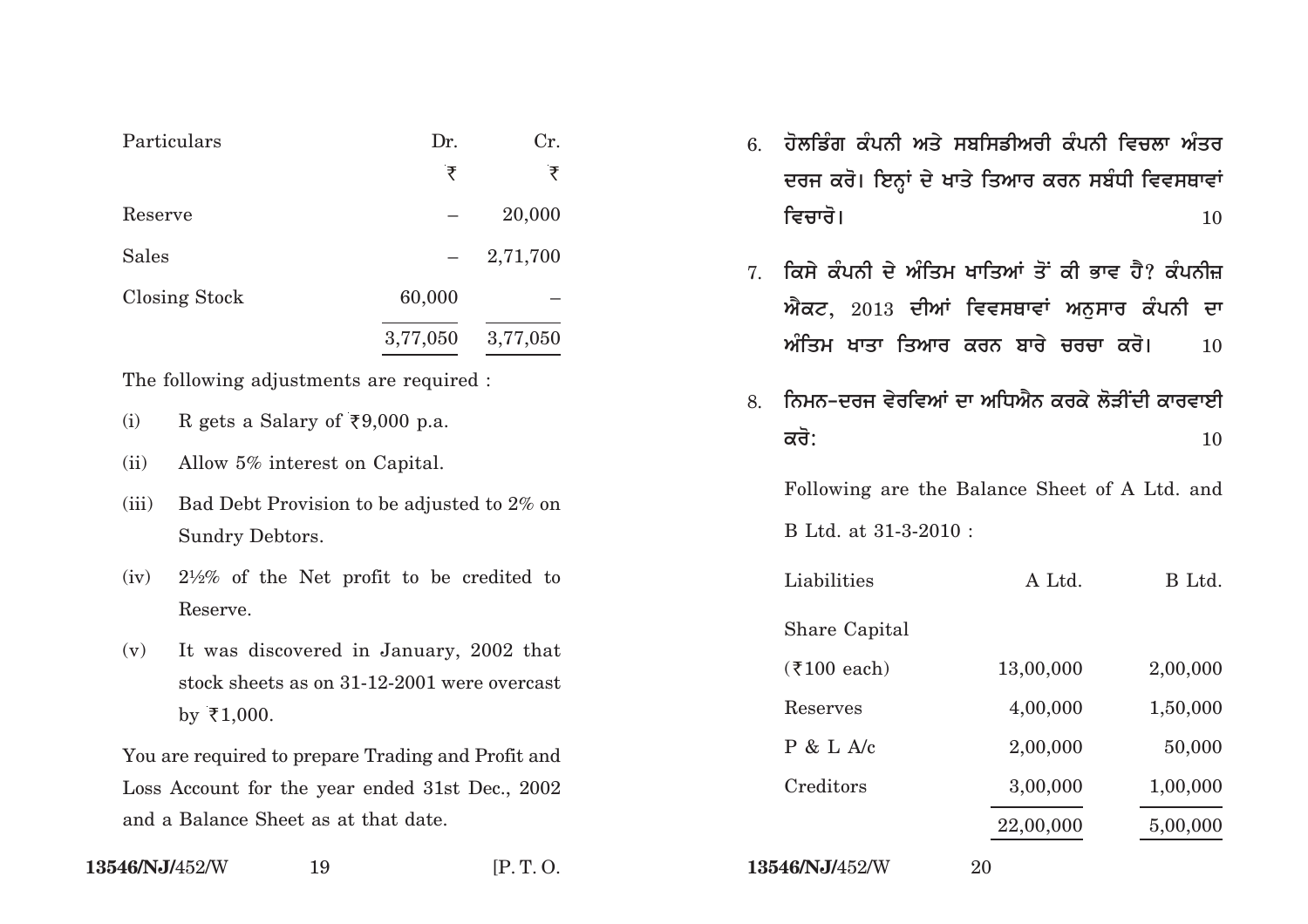| Assets                     | A Ltd.    | B Ltd.   |
|----------------------------|-----------|----------|
| Investments                |           |          |
| $(in 80\% \text{ shares})$ |           |          |
| of $B$ Ltd.)               | 3,20,000  |          |
| Plant & Machinery          | 9,00,000  | 1,80,000 |
| Furniture                  | 1,00,000  | 34,000   |
| <b>Current Assets</b>      | 8,80,000  | 2,86,000 |
|                            | 22,00,000 | 5,00,000 |

Other Informations :

- (i) Reserves and P&L A/c of B Ltd. stood at ₹50,000 and ₹30,000 at the date of acquisition of its 80% shares by A Ltd.
- (ii) Machinery (book value  $\bar{\tau}$ 2,00,000) and Furniture (book value  $\text{\textsterling}40,000$ ) were revalued at  $\bar{\tau}3,00,000$  and  $\bar{\tau}30,000$  for the purpose of revaluation.

Prepare the Consolidated Balance Sheet as at 31st March, 2011.

**13546/NJ/**452/W <sup>21</sup> [P. T. O. **13546/NJ/**452/W <sup>22</sup>

**Bwg—C**

9. ਹੇਨ ਲਿਖਿਆਂ ਵਿੱਚੋਂ ਕਿਸੇ 10 'ਤੇ ਸੰਖੇਪ ਨੋਟ ਲਿਖੋ:  $10\times3=30$ 

- (i) ਸ਼ੇਅਰਾਂ ਨੂੰ ਮੁੜ ਕਿਵੇ<sup>:</sup> ਜਾਰੀ ਕੀਤਾ ਜਾਂਦਾ ਹੈ?
- (ii) ਸ਼ੇਅਰਾਂ ਦੀ ਅੰਡਰ-ਰਾਈਟਿੰਗ ਤੋਂ ਕੀ ਭਾਵ ਹੈ?
- (iii) ਡੀਬੈਂਚਰਾਂ ਦੀ ਮਕਤੀ (ਰਿਹਾਈ) ਕਿਵੇਂ ਹੰਦੀ ਹੈ?
- (iv) ਗੱਡ ਵਿਲ ਤੋਂ ਕੀ ਭਾਵ ਹੈ?
- (v) ਪੁਰਵ-ਪ੍ਰਾਪਤੀ ਆਮਦਨ ਕੀ ਹੁੰਦੀਆਂ ਹਨ?
- <u>(vi) ਕੈਪੀਟਲ ਰੀਜ਼ਰਵ ਦੈ ਅਰਥ ਲਿਖੋ।</u>
- (vii) ਘੱਟ-ਗਿਣਤੀ ਦੇ ਹਿੱਤ ਕੀ ਹੰਦੇ ਹਨ?
- (viii) A **ਲਿਮਿਟਿਡ** ਨੇ ਇਕ ਇਮਾਰਤ B ਲਿਮਿਟਿਡ ਤੋਂ ₹1,98,000 ਦੀ 13% ਡੀਬੈਂਚਰ ਅਦਾ ਕਰਕੇ ਖਰੀਦਾ।  $\overline{\text{H}}$ ਰਨਲ ਅੰਦਰਾਜ ਕਰੋ ਜਦੋਂ (ੳ) ਡੀਬੈਂਚਰ  $10\%$ **ਡਿਸਕਾਉਂਟ ਤੇ ਖਰੀਦੇ ਜਾਣ, (ਅ) ਡੀਬੈਂਚਰ**  $10\%$ ਪ੍ਰੀਮੀਅਮ ਤੇ ਜਾਰੀ ਕੀਤੇ **ਜਾਣ**।